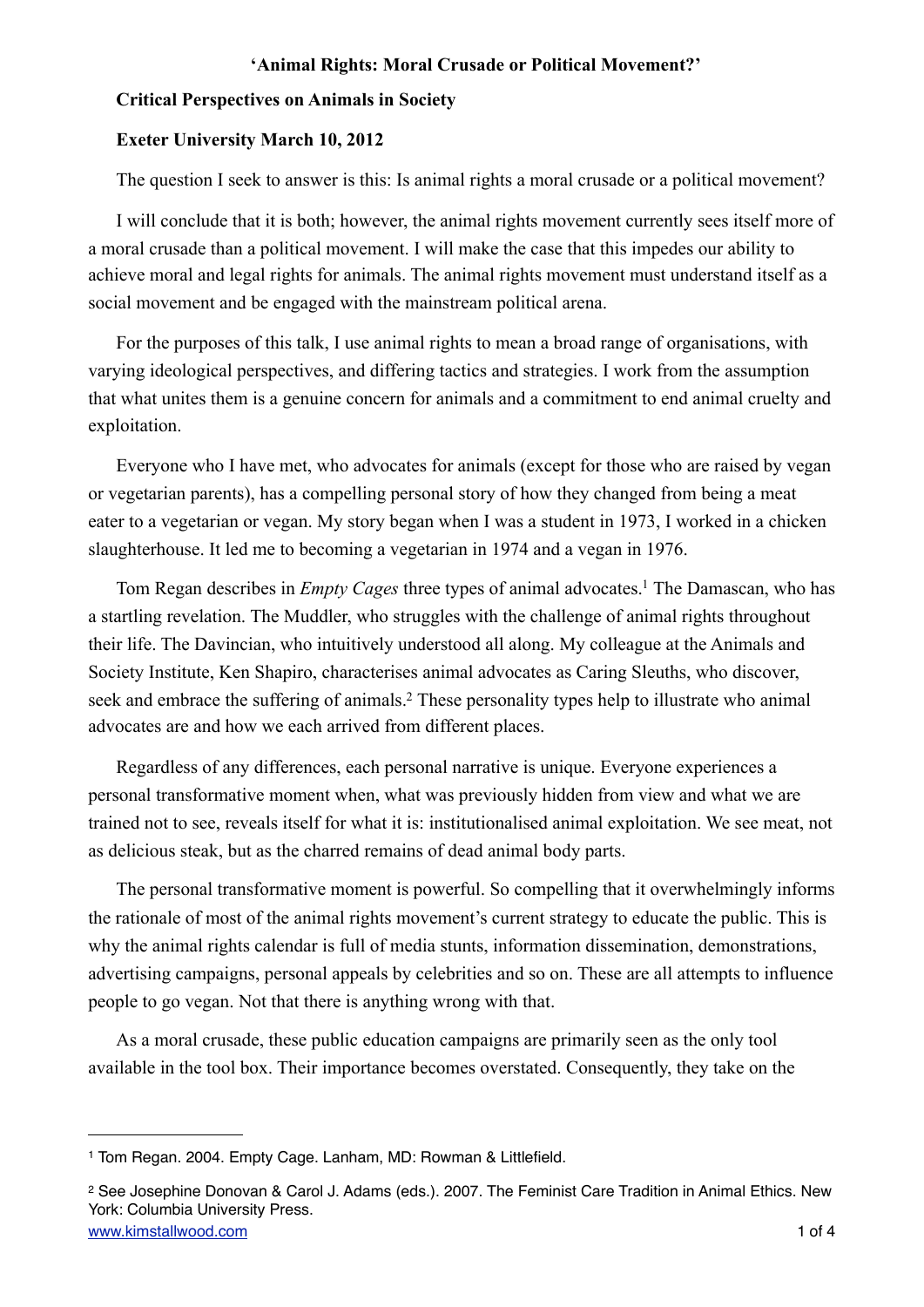vicarious urgency of animal rights as a quick fix or a moral shock. Celebrities make animal rights 'sexy.' Living as a vegan is seen as a fashion statement, which could just as easily go out of fashion.

This is how animal rights becomes a moral crusade.

But not everyone will go vegan. Do we even have all the time needed to make progress one life at a time? So, concurrent with changing ourselves and inspiring others, we must also change society.

Any change in society is accomplished in a surprisingly small number of ways, such as politics, education, culture, competition, cooperation and, unfortunately, war. Fortunately, for most of us, we live in a democracy, however flawed it may be.

One of the most important ways we compel people to behave is with public policy. In other words, regulations and legislation. The assemblies, congresses and parliaments elected by the people pass laws. Some of us may not need laws to compel us to act in the interests of animals. But many, if not most, will need to feel the impact of pro-animal public policy to make them live in ways which do not harm animals even if they are not interested in doing so.

The animal rights movement fails to transform its moral crusaders into political activists. Presenting simultaneously the need for personal transformation with social and political objectives explains why vegan living is not only lifestyle choice but also an enduring political statement. There is a need for an animal rights movement which simultaneously functions as a moral crusade and a political movement.

The animal rights movement is a social movement. There are many similarities among social movements, including the animal rights movement, but there are two significant differences which makes our movement truly unique.

Animals can not organise themselves into their own social movement. Unlike humans, animals cannot be the agency of their own liberation. We have to do it for them on their behalf. This onerous responsibility makes it even more important for us to understand how to achieve animal rights.

Second, we have to tackle the complex issues of the benefits accrued from animal exploitation. I tend to think these benefits are over stated by the animal industrial complex. When the public think about their relations with animals they are reluctant generally to give up any pleasure (e.g., eating meat) or benefit (e.g., curing disease) they may feel is their entitlement. But as Barbara Noske asks 'which human needs are being fulfilled and whose interests are promoted by the existing animal industrial complex?'[3](#page-1-0) Are all the products and services derived from animal exploitation, as well as all the other ways we use animals, truly essential for our survival? I think not.

Whatever may or may not be at risk, the benefits we do accrue from not relying upon animals to produce food and manage disease are considerable. History shows that social movements are accused routinely of seeking change which will adversely impact society if they achieve their

<span id="page-1-0"></span>[www.kimstallwood.com](http://www.kimstallwood.com) 2 of 4 3 Barbara Noske. 1989. Humans and Other Animals. London: Pluto Press.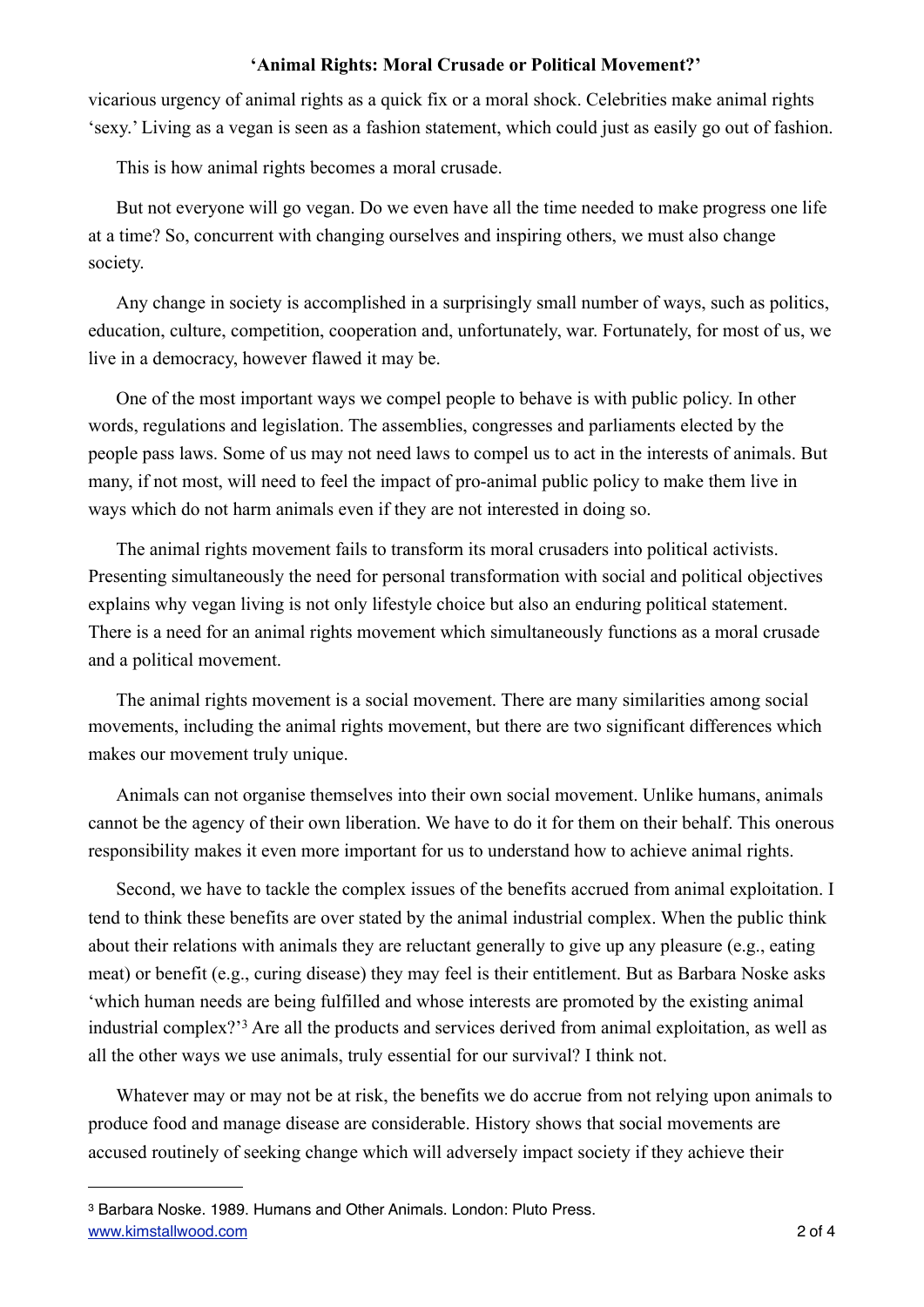objective. But it rarely, if ever, turns out to be true. Indeed, it is any wonder that we have made the social and economic progress that we have, given these outrageous claims.

Those who maintain we must use animals to produce food and fight disease will say any rights animals may have must be subordinate to dominant human interests. This frames human and animal interests as a competition. A strategic dichotomy all too prevalent in human history: men superior to women; whites to blacks; natives to immigrants; heterosexuals to homosexuals; and so on. In our case, it is humans are superior to animals, which is called speciesism. As society evolves and we become aware of our superiority prejudices, we seek to resolve them, as we become more aware of the resulting injustices. We readjust, accommodate and move on, in all likelihood, all the better for it.

The same, I have no doubt, will be true for animal rights; particularly when we understand that, if we want to feed the world's population and encourage well-being, animal exploitation in factory farms and research laboratories are not only fundamentally problematic, but also significant contributing factors to aiding famine and disease. This is why it is vital animal rights is understood as part of a progressive agenda of social justice alongside other liberation movements. The animal rights movement must learn, including from other social movements, how social justice is accomplished.

Animals are already in the political arena. It is their representatives whom we should be concerned about. Powerful commercial interests that profit from animal exploitation from the animal industrial complex are well established political players. Their involvement in the political process helps to maintain the status quo, adopt regulations and pass laws that help animal users more than the animals. This political bias in favour of animal exploitation is reinforced by our continued institutionalised, commercial use of animals as property and disposable commodities. There is a lot of money to be made from animal exploitation and many other non-financial gains. It is, therefore, not surprising that most of the present regulations and laws relating to animals is more about protecting our interests in what we do to them than in us defending them from our actions. Animals are represented in public policy by those who benefit from the power and control they exert over them. Animal researchers (not anti-vivisectionists) and factory farmers (not vegans) are more likely to be members of the policy-making networks which determine regulations and laws governing our relations with animals. Consequently, animal-related public policy is more about how to use animals than protecting them from us.

I came to the conclusion that social movements pass through five stages from public ignorance to public acceptance. The five stages are

1.Public education, when people are enlightened about the issue and embrace it into their lives

2.Public policy development, when political parties, businesses, schools, professional associations and other entities that constitute society adopt sympathetic positions on the issue

3.Legislation, when laws are passed on the issue